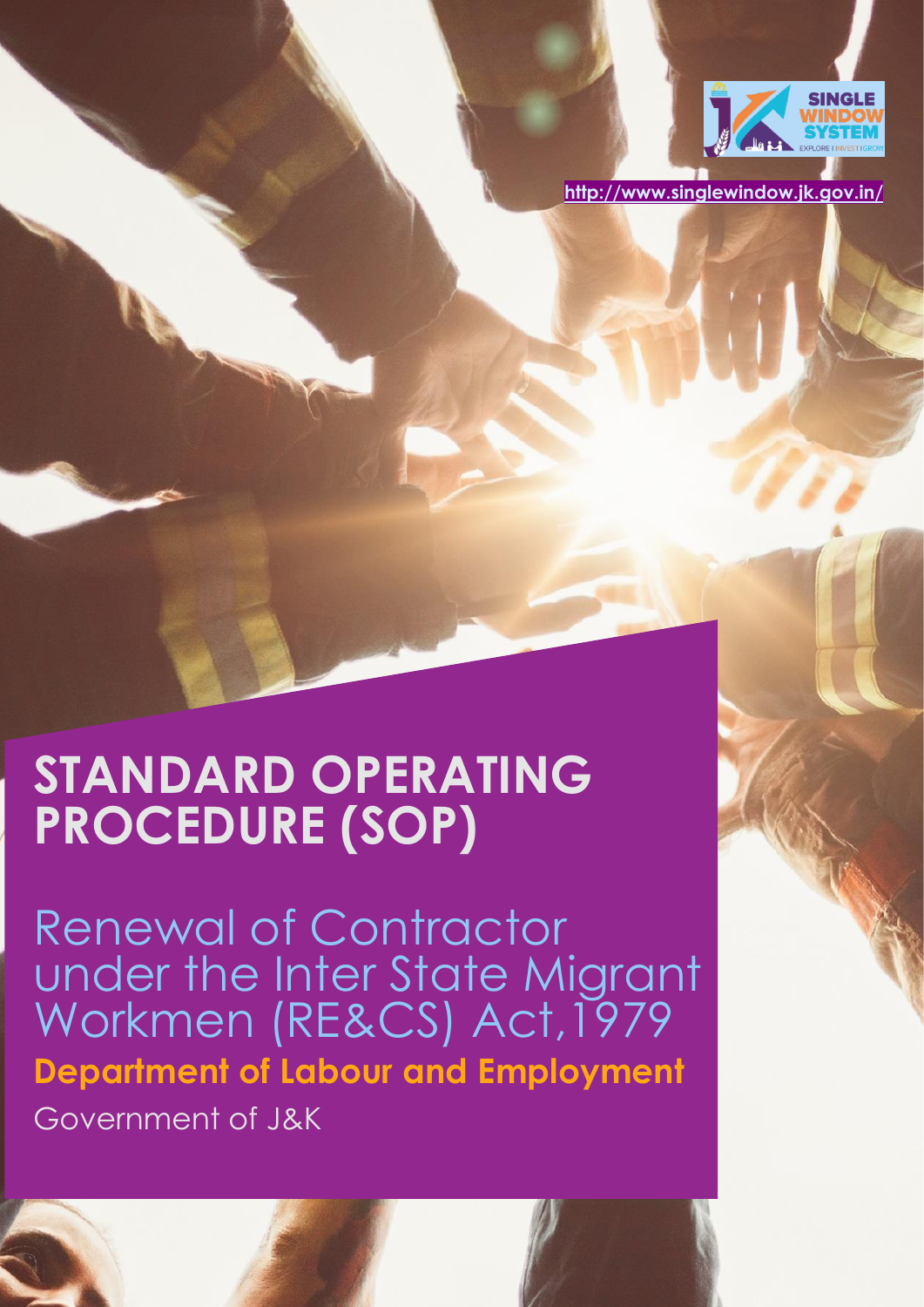**Government of Jammu & Kashmir Department of Labour and Employment Renewal of Contractor under the Inter State Migrant Workmen** 



**(RE&CS) Act,1979**

## **Name of Service**

Renewal of Contractor under the Inter State Migrant Workmen (RE&CS) Act,1979.

## **Name of Department**

Department of Labour and Employment, GoJK

## **Policy/Government Order**

Inter State Migrant Workmen (RE&CS) Act,1979

#### **Documents Checklist**

|    | <b>Document name</b>                                                     | Type       | <b>Mandatory</b> |
|----|--------------------------------------------------------------------------|------------|------------------|
|    | List of Migrant Workers                                                  | <b>PDF</b> | Yes              |
| 2. | Photograph of the Contractor                                             | JPEG/JPG   | Yes              |
| 3. | Aadhaar Card / Election Card / Driving License of<br>Contractor/Employer | <b>PDF</b> | Yes              |
| 4. | Certificate from Principal Employer                                      | <b>PDF</b> | Yes              |
| 5. | Old Existing Registration / Approval Certificate File                    | <b>PDF</b> | Yes              |

#### **Fees**

| #                       | Category      | Fee per annum |
|-------------------------|---------------|---------------|
|                         | Upto 20       | <b>Rs.50</b>  |
| $\overline{2}$          | $21 - 50$     | <b>Rs.100</b> |
| $\overline{3}$          | $51 - 100$    | <b>Rs.200</b> |
| $\overline{\mathbf{4}}$ | 101-200       | <b>Rs.400</b> |
| $\overline{\mathbf{5}}$ | 201-400       | <b>Rs.800</b> |
| $\boldsymbol{6}$        | More than 400 | Rs.1000       |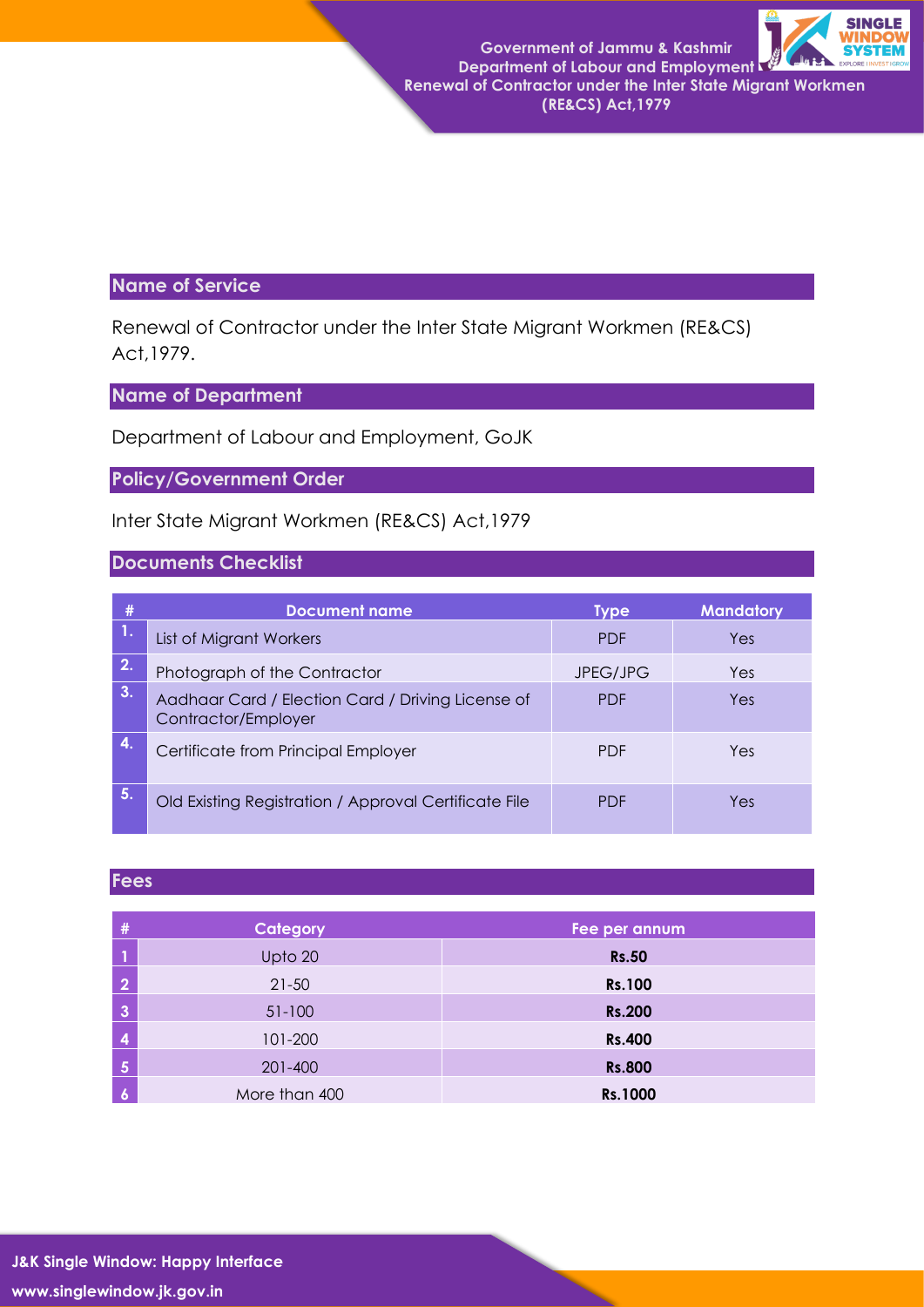

 **Renewal of Contractor under the Inter State Migrant Workmen (RE&CS) Act,1979**

## **Process Flow: Renewal of Contractor under the Inter State Migrant Workmen (RE&CS) Act,1979**



## **Procedure for Registration of Contractor under Inter State Migrant Workmen (RE&CS) Act,1979**

- I. Applicant registers himself/herself on single window system [http://www.singlewindow.jk.gov.in.](http://www.singlewindow.jk.gov.in./) If, already registered on the portal then login with the registered user id and password
- II. Applicants get the registration information on registered email id and registered mobile number.
- III. Your first step is to create a Project (a Project can be your new or existing Business/Industry).
- IV. Once a Project is created, you can fill the Common Application Form for the Project where all the common details required for the project are filled.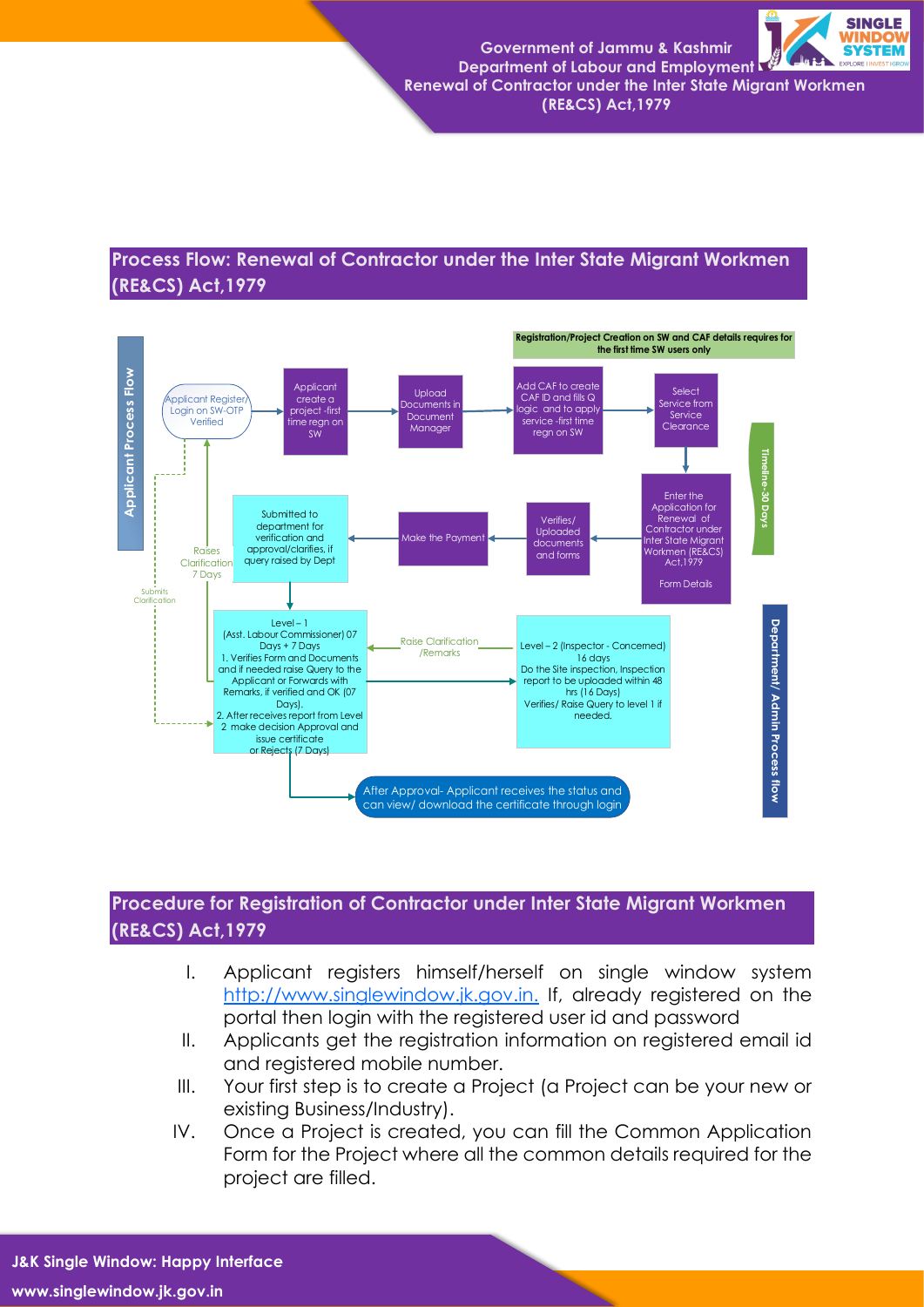

**Government of Jammu & Kashmir Department of Labour and Employment Renewal of Contractor under the Inter State Migrant Workmen (RE&CS) Act,1979**

- V. Once CAF Id is created, from all the available Forms, click on the Form/Registration you want to apply for.
- VI. Before filling the forms, you will be given instructions about the documents required to submit along with the form. You need to upload these documents before filling the form.
- VII. Now you can apply for Renewal of Contractor under the Inter State Migrant Workmen (RE&CS) Act,1979
- VIII. Make payment of necessary application processing fees online using your debit card/ credit card/ net banking facility
- IX. Filled application form will be submitted to Assistant Labour Commissioner.
- X. After online receipt of application form for Renewal of Contractor under the Inter State Migrant Workmen (RE&CS) Act,1979 with all the necessary documents mentioned above, the Assistant Labour Commissioner shall scrutinize the application along with uploaded documents.
- XI. In case of deficiency Assistant Labour Commissioner shall report the deficiency to the applicant within seven working days.
- XII. If there is no deficiency the Assistant Labour Commissioner shall recommend the application to Inspector-Concerned having jurisdiction of the area, who is turn will conduct the Physical inspection of the Site and submit the inspection report within 16 working days.
- XIII. Assistant Labour Commissioner if satisfied shall issue or reject the same within 7 working days.
- XIV. The certificate can be downloaded from the applicant login.

| #  | <b>Section</b>                                 | <b>Caption Name</b>                                                   | <b>Type of Field</b> | <b>Mandatory</b><br>(Yes/No) |
|----|------------------------------------------------|-----------------------------------------------------------------------|----------------------|------------------------------|
| 1. | Renew<br>Migrant<br>Contractor<br>Registration | Enter Old Existing Registration /<br><b>Approval Certificate File</b> | <b>Upload Option</b> | Yes.                         |
| 2. |                                                | Old Existing Registration /<br>Approval number                        | Alpha/numeric        | Yes                          |
| 3. |                                                | Date of License                                                       | Calendar             | Yes.                         |
| 4. |                                                | Date of Expiry of Previous License                                    | Calendar             | Yes                          |
| 5. |                                                | Annual Return Acknowledgement                                         | <b>Upload Option</b> | Yes                          |
| 6. | Establishment<br><b>Details</b>                | Name of the contractor                                                | Alpha/numeric        | Yes                          |
| 7. |                                                | Father's / Husband's Name (in<br>case of individual)                  | Alpha/numeric        | <b>Yes</b>                   |
| 8. |                                                | Address 1                                                             | Alpha/numeric        | Yes                          |

## **Form Fields:**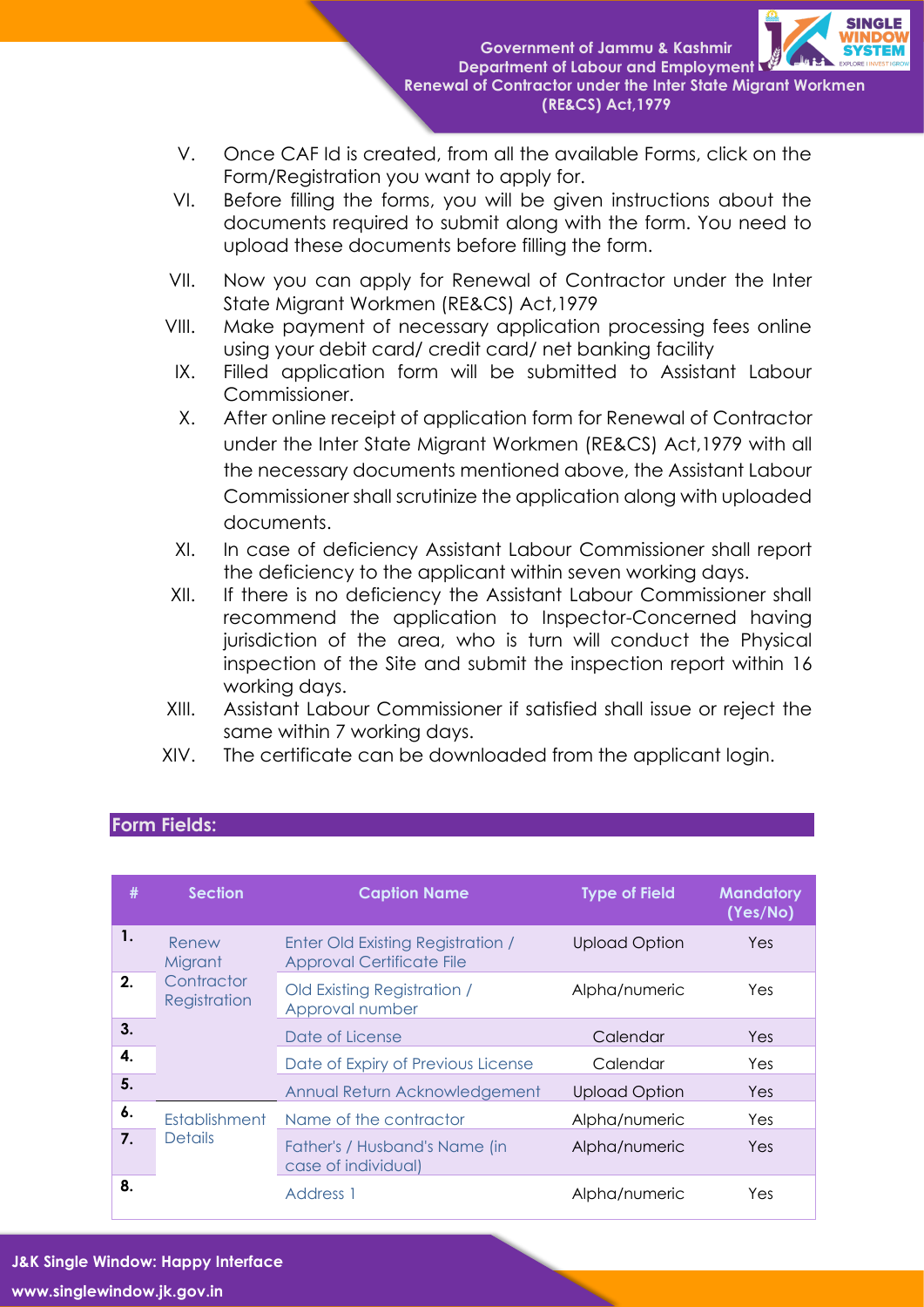**Government of Jammu & Kashmir Department of Labour and Employment** 



 **Renewal of Contractor under the Inter State Migrant Workmen (RE&CS) Act,1979**

| #   | <b>Section</b>                                                            | <b>Caption Name</b>                                                                                                                                                                                                                              | <b>Type of Field</b> | <b>Mandatory</b><br>(Yes/No) |
|-----|---------------------------------------------------------------------------|--------------------------------------------------------------------------------------------------------------------------------------------------------------------------------------------------------------------------------------------------|----------------------|------------------------------|
| 9.  |                                                                           | <b>Address 2</b>                                                                                                                                                                                                                                 | Alpha/numeric        | Yes                          |
| 10. |                                                                           | City                                                                                                                                                                                                                                             | Alpha                | Yes                          |
| 11. |                                                                           | <b>District</b>                                                                                                                                                                                                                                  | Alpha/Dropdown       | Yes                          |
| 12. |                                                                           | Pincode: *                                                                                                                                                                                                                                       | Numeric              | Yes                          |
| 13. |                                                                           | E mail Id                                                                                                                                                                                                                                        | Alpha/numeric        | Yes                          |
| 14. |                                                                           | <b>Phone Number</b>                                                                                                                                                                                                                              | Alpha/numeric        | Yes                          |
| 15. |                                                                           | Date of Birth (in case of individual)                                                                                                                                                                                                            | Calendar             | Yes                          |
| 16. |                                                                           | Whether the contractor was<br>convicted of any offence within<br>the preceding five years. If so,<br>give details (leave blank if not<br>applicable)                                                                                             | Alpha/numeric        | Yes                          |
| 17. |                                                                           | Whether there was any order<br>against the contractor revoking or<br>suspending license or forfeiture<br>security deposit in respect of an<br>earlier contract. If so, give details<br>of the order with date (leave<br>blank if not applicable) | Alpha/numeric        | Yes                          |
| 18. | Name and                                                                  | Name of establishment                                                                                                                                                                                                                            | Alpha/numeric        | Yes                          |
| 19. | address of<br>the                                                         | <b>Address 1</b>                                                                                                                                                                                                                                 | Alpha/numeric        | Yes                          |
| 20. | establishment                                                             | <b>Address 2</b>                                                                                                                                                                                                                                 | Alpha/numeric        | Yes                          |
| 21. | where the                                                                 | City                                                                                                                                                                                                                                             | Alpha/numeric        | Yes                          |
| 22. | migrant<br>workmen are                                                    | <b>District</b>                                                                                                                                                                                                                                  | Alpha/Dropdown       | Yes                          |
| 23. | to be                                                                     | Pincode                                                                                                                                                                                                                                          | Numeric              | Yes                          |
| 24. | employed                                                                  | <b>Email Id</b>                                                                                                                                                                                                                                  | Alpha/numeric        | Yes                          |
| 25. |                                                                           | <b>Phone Number</b>                                                                                                                                                                                                                              | Numeric              | Yes                          |
| 26. |                                                                           | Type of business, trade, industry,<br>manufacturing or occupation,<br>which is carried on this<br>establishment                                                                                                                                  | Alpha/numeric        | Yes                          |
| 27. | Name and<br>address of<br>the principal                                   | Name of the principal employer                                                                                                                                                                                                                   | Alpha/numeric        | Yes                          |
| 28. | employer of                                                               | Designation                                                                                                                                                                                                                                      | Alpha/numeric        | Yes                          |
| 29. | establishment<br>where the<br>migrant<br>workmen are<br>to be<br>employed | <b>Address 1</b>                                                                                                                                                                                                                                 | Alpha/numeric        | Yes                          |
| 30. |                                                                           | <b>Address 2</b>                                                                                                                                                                                                                                 | Alpha/numeric        | Yes                          |
| 31. |                                                                           | City                                                                                                                                                                                                                                             | Alpha/numeric        | Yes                          |
| 32. |                                                                           | <b>District</b>                                                                                                                                                                                                                                  | Alpha/Dropdown       | Yes                          |
| 33. |                                                                           | Pincode                                                                                                                                                                                                                                          | Numeric              | Yes                          |
| 34. |                                                                           | Email Id                                                                                                                                                                                                                                         | Alpha/numeric        | Yes                          |
| 35. |                                                                           | <b>Contact Number</b>                                                                                                                                                                                                                            | Numeric              | Yes                          |

**J&K Single Window: Happy Interface www.singlewindow.jk.gov.in**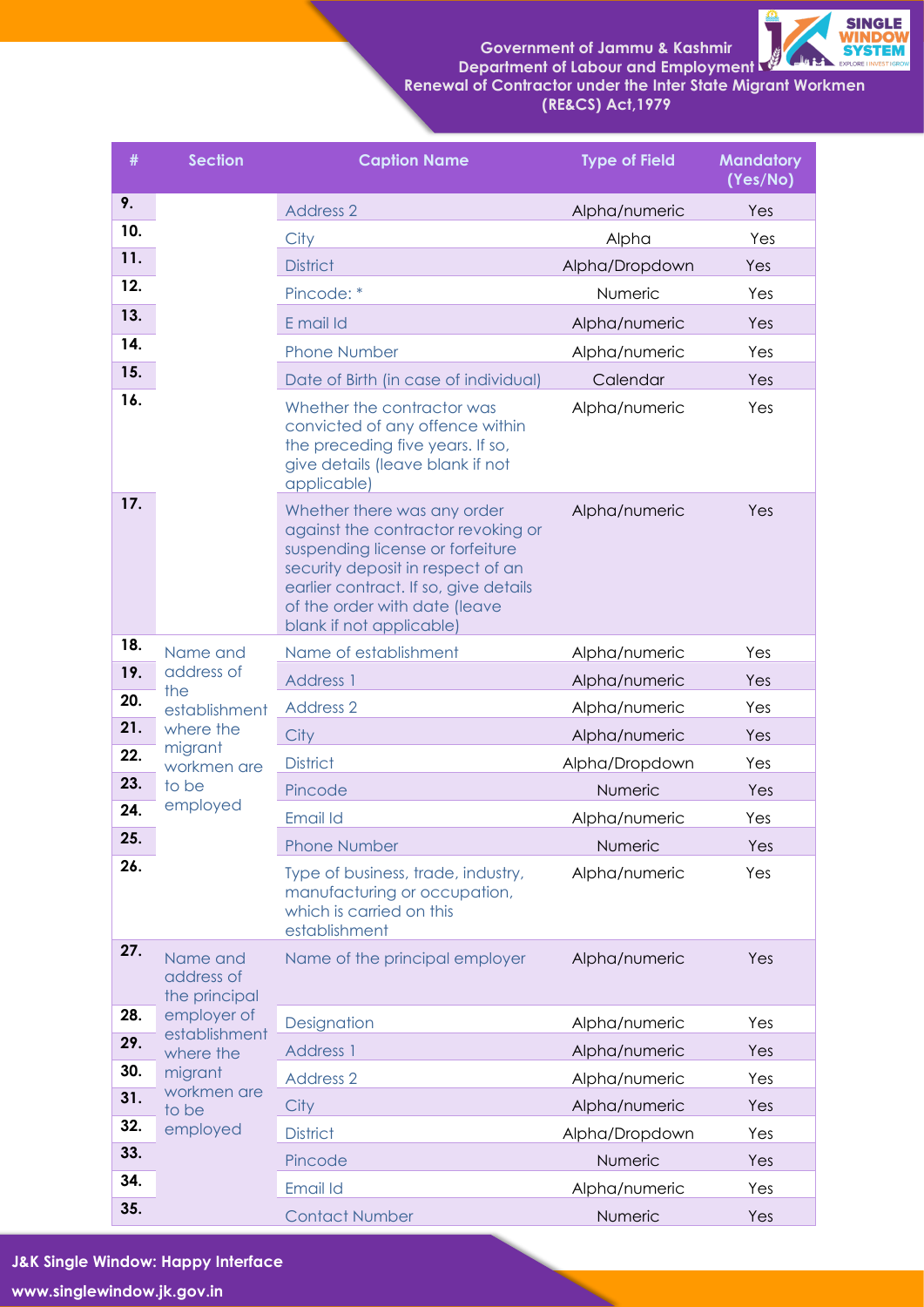**Government of Jammu & Kashmir Department of Labour and Employment** 



 **Renewal of Contractor under the Inter State Migrant Workmen (RE&CS) Act,1979**

| #   | <b>Section</b>                                                                            | <b>Caption Name</b>                                                                                   | <b>Type of Field</b> | <b>Mandatory</b><br>(Yes/No) |
|-----|-------------------------------------------------------------------------------------------|-------------------------------------------------------------------------------------------------------|----------------------|------------------------------|
| 36. | Particulars of<br>migrant<br>workmen                                                      | Nature of work in which migrant<br>workmen are employed or are to<br>be employed in the establishment | Alpha/numeric        | Yes                          |
| 37. |                                                                                           | Proposed date of<br>commencement of employment<br>of migrant workmen under<br>contractor*             | Calendar             | Yes                          |
| 38. |                                                                                           | Proposed date of termination of<br>employment of migrant workmen<br>under contractor                  | Calendar             | Yes                          |
| 39. |                                                                                           | Maximum no. of migrant<br>workman proposed to be<br>employed in the establishment on<br>any date      | Numeric              | Yes                          |
| 40. | Name and<br>address of<br>agent or<br>manager of<br>the<br>contractor at<br>the work site | Name of agent or manager                                                                              | Alpha/numeric        | Yes                          |
| 41. |                                                                                           | Designation                                                                                           | Alpha/numeric        | Yes                          |
| 42. |                                                                                           | Address 1                                                                                             | Alpha/numeric        | Yes                          |
| 43. |                                                                                           | <b>Address 2</b>                                                                                      | Alpha/numeric        | Yes                          |
| 44. |                                                                                           | City                                                                                                  | Alpha/numeric        | Yes                          |
| 45. |                                                                                           | <b>District</b>                                                                                       | Alpha/Dropdown       | Yes                          |
| 46. |                                                                                           | Pincode                                                                                               | Numeric              | Yes                          |
| 47. |                                                                                           | Email Id                                                                                              | Alpha/numeric        | <b>No</b>                    |
| 48. |                                                                                           | <b>Contact Number</b>                                                                                 | Numeric              | Yes                          |
| 49. | <b>Documents</b>                                                                          | <b>List of Migrant Workers</b>                                                                        | <b>Upload Option</b> | Yes                          |
| 50. |                                                                                           | Photograph of Contractor                                                                              | <b>Upload Option</b> | Yes                          |
| 51. |                                                                                           | Aadhaar Card / Election Card /<br>Driving License of<br>Contractor/Employer                           | <b>Upload Option</b> | Yes                          |
| 52. |                                                                                           | Certificate from Principal<br>Employer                                                                | <b>Upload Option</b> | Yes                          |
| 53. |                                                                                           | Any other supporting document                                                                         | <b>Upload Option</b> | Yes                          |

**Do's and Don'ts**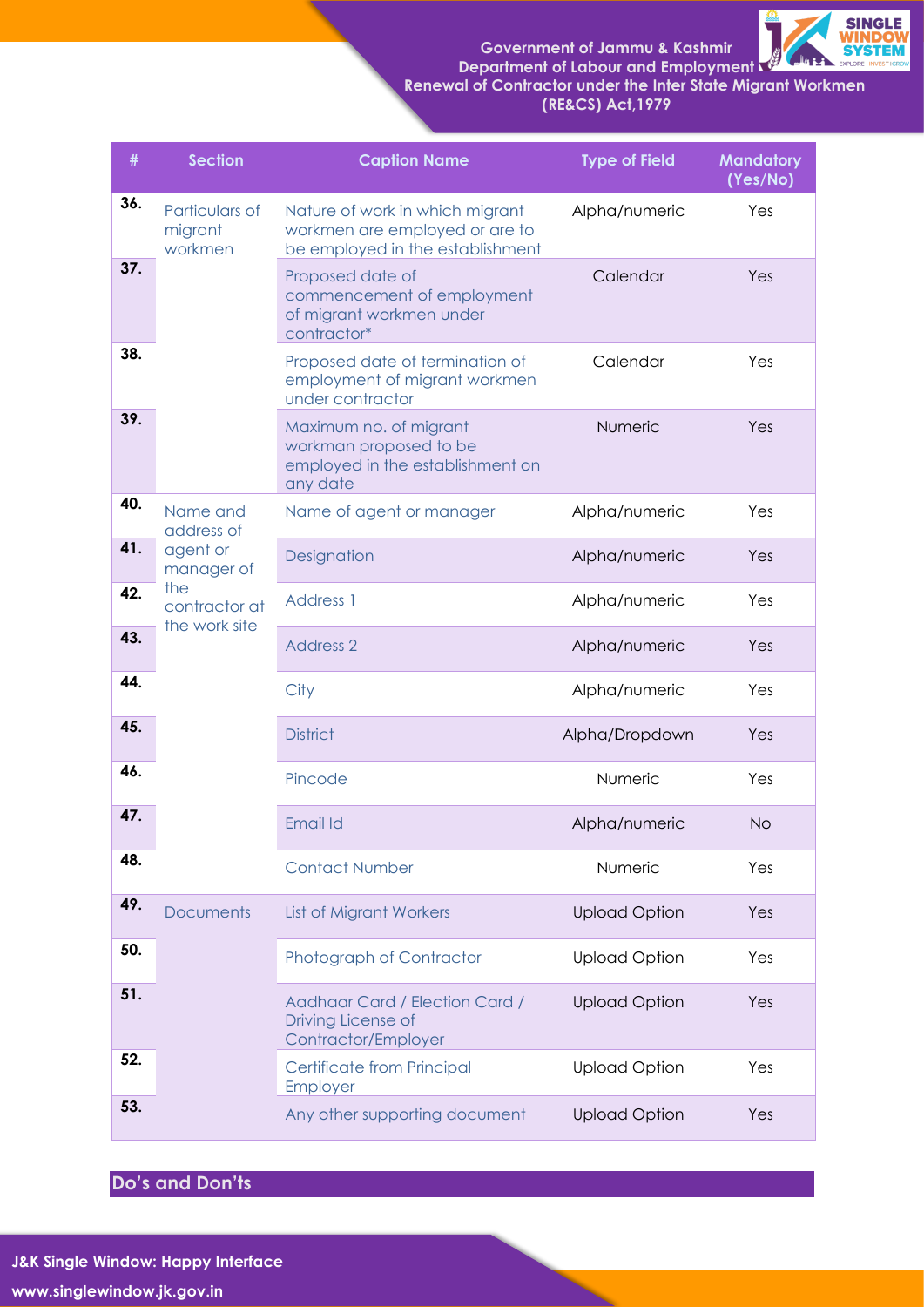

**Government of Jammu & Kashmir Department of Labour and Employment Renewal of Contractor under the Inter State Migrant Workmen (RE&CS) Act,1979**

#### **Do's**

- 1. Ensure that relevant document as mentioned in the Standard Operating Procedure is uploaded at appropriate place.
- 2. Reply at the earliest or in 7 days to the clarification raised by the Department Officer for the Application.
- 3. Raise grievances on Single Window if Approval is not granted within specified timeline.
- 4. Download your Approval certificate/ License/Registration etc. from the portal only.

### **Don'ts**

- 1. There is no need to visit the Dept. for approval or any clarification.
- 2. Don't submit any physical hard copy of document to the Dept.
- 3. Don't upload irrelevant documents in the Application which is not mentioned in the Document Checklist

#### **References:**

- 1. Inter State Migrant Workmen (RE&CS) Act, 1979 (The Inter-State Migrant [Workmen \(RE&CS\) Act, 1979.pdf \(meglc.gov.in\)](https://www.indiacode.nic.in/bitstream/123456789/1989/1/A1996__27.pdf)
- 2. PSGA General Administration Department, Jammu & Kashmir. ([showpdf.aspx \(jkgad.nic.in\)\)](https://jkgad.nic.in/common/showpdf.aspx?actCode=psu76)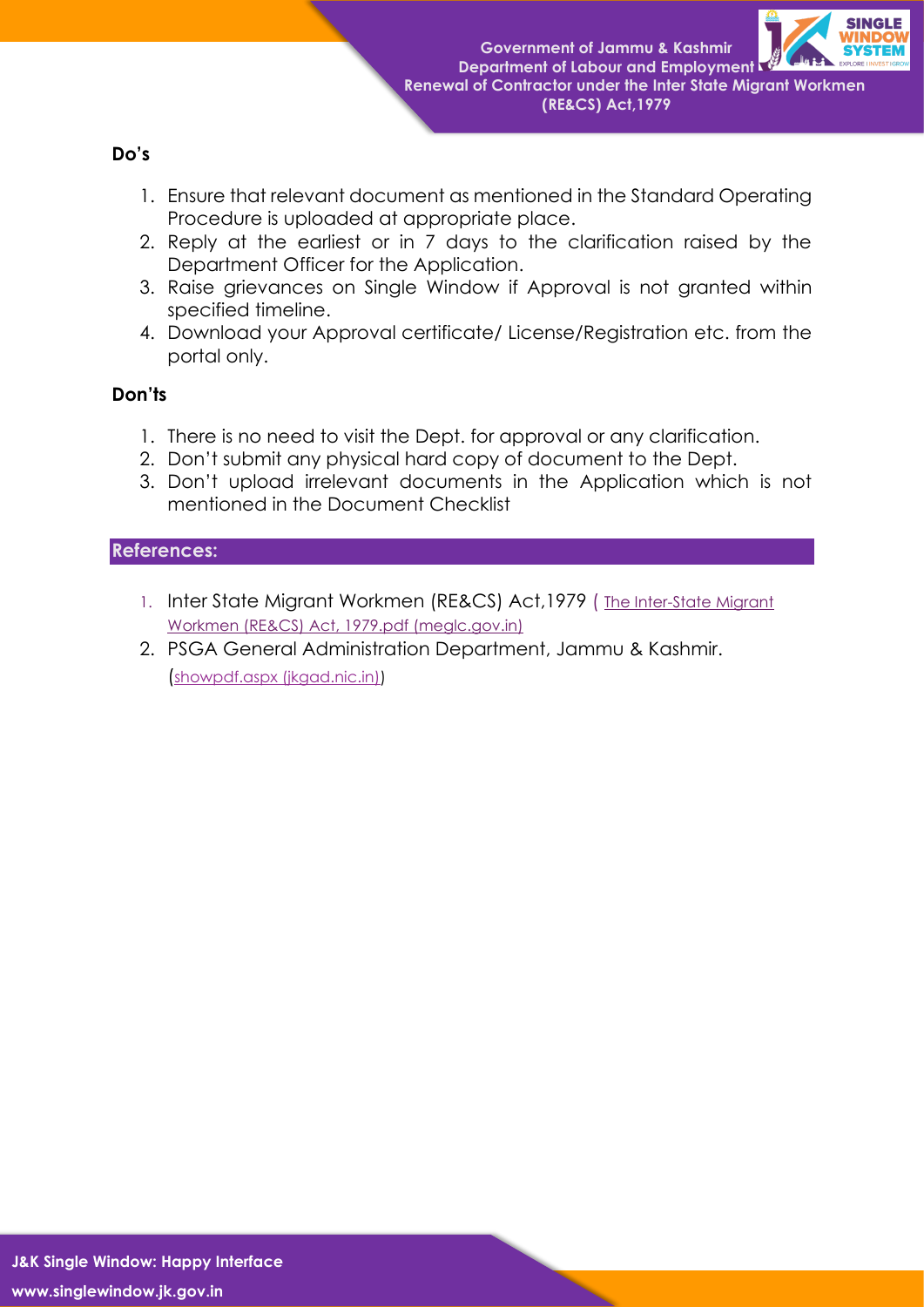

**Government of Jammu & Kashmir Department of Labour and Employment Renewal of Contractor under the Inter State Migrant Workmen (RE&CS) Act,1979**

## **Appendix**

**J&K Single Window: Happy Interface www.singlewindow.jk.gov.in**